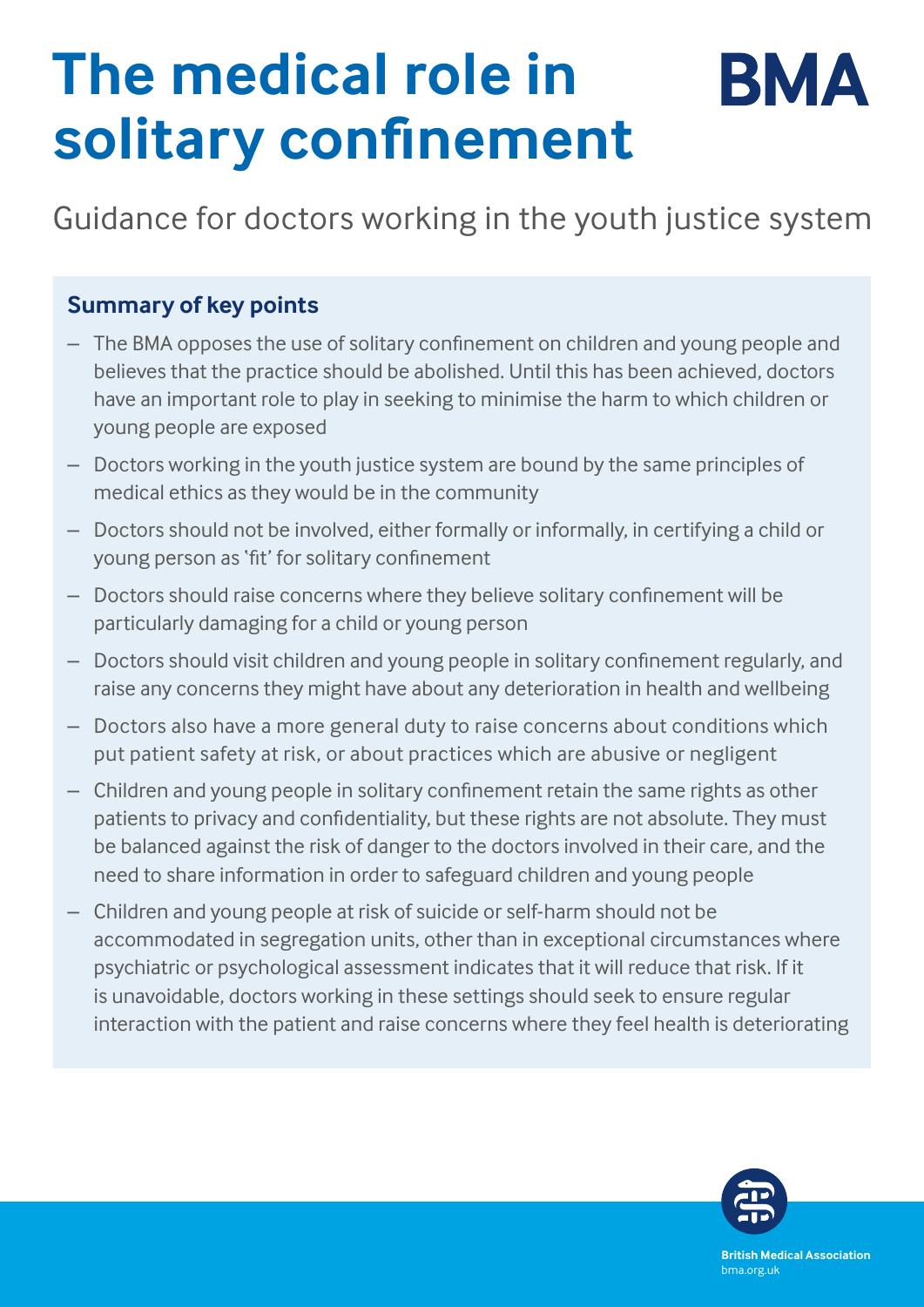#### **Background**

Isolation, segregation, separation, removal from association, single unlock: these names are used, often interchangeably, across detention settings to describe the practice of solitary confinement, where an individual is physically and socially isolated from others for a prolonged period of time. It can be used for a number of reasons, usually as an administrative measure to manage or simply contain individuals identified as dangerous or disruptive, or as a protective or preventive measure to protect vulnerable detainees from future harm or risk to themselves or others.<sup>1</sup>

Its use is widespread in the youth justice system in the United Kingdom, where it is estimated that up to 38 per cent of boys in detention have spent time in solitary confinement,<sup>2</sup> with stays of over 80 days being reported.<sup>3</sup> Compounding this is a growing practice of holding children in conditions of solitary confinement in their own cells or rooms for upwards of 22 hours a day – largely as a result of staff shortages and increased violence in the youth justice system.<sup>45</sup>

There is clear evidence that solitary confinement can have a profound, and lasting, adverse impact on health and wellbeing.<sup>678</sup> As a result, we do not believe that its use can ever be sanctioned on children and young people.1 It is clear, however, that as long as the practice continues, the youth justice system must ensure that the health needs of those in solitary confinement are met.

Doctors working in these settings are a critical part of this, but their role is not without its challenges. The tension inherent in the two competing aims of the secure setting and healthcare – the former seeks to deprive of liberty and punish; the latter to protect and promote health and wellbeing – is at the heart of many of the difficulties doctors face. This tension can be felt most acutely when doctors are placed in proximity to the use of solitary confinement in the youth justice system.

This resource aims to assist doctors working in these settings to maintain the highest ethical and professional standards, while taking into account the reality of working in a secure environment. It is not intended to be an exhaustive guide to the ethical questions that will arise for doctors. Instead, it signposts the type of ethical factors that doctors should take into consideration in making decisions that will best protect and promote the health and wellbeing of the children and young people they care for. When facing specific ethical dilemmas, doctors are strongly recommended to seek advice from the BMA Medical Ethics Department, the General Medical Council, or their personal medico-legal defence body.

#### **What is this guidance about?**

This guidance refers to any practice where children and young people are confined to cells or rooms for disciplinary, protective, preventive or administrative reasons, or who by virtue of the physical environment or regime find themselves largely isolated from others. It is intended to capture both formal practices and more informal practices which arise as the result of restricted regimes. For ease of reference, we will use the term 'solitary confinement' throughout this document to refer to any practice where an individual is physically isolated and deprived of meaningful contact with others for a prolonged period of time.

Solitary confinement can be distinguished from other brief interventions. These can include 'time outs' as an immediate response to violent or disruptive behaviour, or situations where a child or young person must be physically isolated to protect themselves or others, including in order to limit the spread of infectious disease.

Where these types of interventions are necessary, we believe they should take place in a non-solitary confinement environment with adequate resources and staff to meet the needs of children and young people. In the case of infection control, the need for transfer to a suitable medical facility should be considered and physical isolation should be carried out only on the advice of public health experts and in conjunction with other recommended infection control measures. Seclusions in psychiatric units that follow established good practice and oversight are not considered solitary confinement.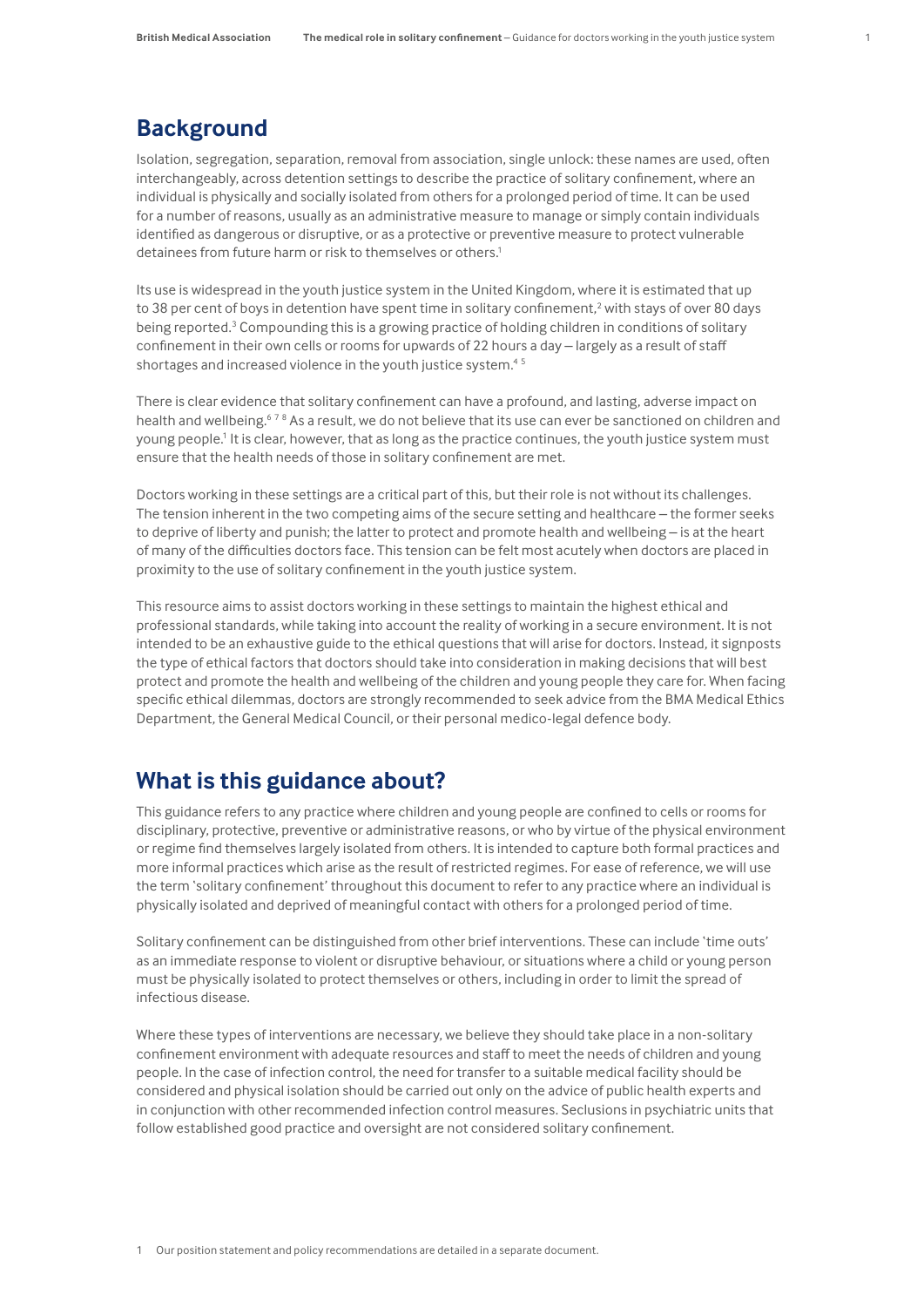This guidance applies across all four nations, and any nation-specific differences will be clearly identified and distinguished. Whilst it expressly addresses the use of solitary confinement on children and young people in the youth justice system, the vast majority of principles will also be applicable to doctors working elsewhere in the youth secure estate, or those working in adult prisons. Much of the information contained in this guidance will also be of interest to those in management roles who work alongside health professionals in these settings.

#### **When and how is solitary confinement used in the youth justice system?**

- In England and Wales, children and young people can be isolated for the purposes of 'good order or discipline' (GOOD), or where it is in their own interests, for up to three days. It can be authorised by the Secretary of State for up to 14 days, and can be continuously renewed.<sup>9</sup>
- In Scotland, children and young people can be isolated for the purposes of maintaining GOOD, protecting the interests of any prisoner, and ensuring the safety of others, for up to three days. An extension can be authorised by the relevant Scottish Minister.10
- In Northern Ireland, children and young people can be placed on a regime called 'single separation', where it is necessary in their best interests, or as part of an overall strategy to prevent or defuse incidents of violence or aggression. It must be used for the shortest possible time, and in accordance with time limits and arrangements approved by the Secretary of State.11
- There are no central data on the prevalence or duration of solitary confinement. Some estimates suggest that up to a third of children and young people will spend time in solitary confinement,<sup>12 13</sup> with the duration of confinement ranging anywhere from an average of 8 days,<sup>14</sup> to up to 60 or 80 plus days.<sup>15</sup> 16
- Various reviews have been critical of the environment, conditions and regime of solitary confinement.<sup>17</sup> <sup>18</sup> <sup>19</sup>
- Informal isolation practices, whereby children and young people are held in their own cells on main accommodation wings in conditions akin to solitary confinement, are becoming more widespread as institutions impose more restrictive regimes to manage the detained population.<sup>20</sup> 21 22

#### **Guiding principles**

All doctors practising in the UK, including doctors working in the youth justice system, are bound by obligations set out by the General Medical Council in *Good Medical Practice* and its supporting guidance. Doctors working in secure environments therefore owe the same ethical duties to their patients as all other doctors. In situations where they find their ethical obligations under pressure, it can be helpful to refocus on their primary obligations, as set out in the following core principles:

- A doctor's primary duty is to their patient
- Doctors must work to protect and promote the health and safety of patients, and take prompt action if they believe that is threatened or compromised
- Medical care should be provided on the basis of clinical need, impartially, and without discrimination.
- Doctors are personally accountable for their professional practice and must always be able to justify their decisions and actions
- Doctors must recognise and work within the limits of their competence, and take steps to keep their professional knowledge and skills up to date

Additionally, doctors working in secure settings should also bear the following core principles in mind:

- Doctors should provide care that is at least of a comparable standard to that provided in the community
- Doctors should respect patients' human rights and be mindful of the ways in which they may be compromised
- Doctors should maintain robust standards of professional and clinical independence
- Doctors should identify where services or conditions are inadequate and may pose a threat to health, and raise concerns as appropriate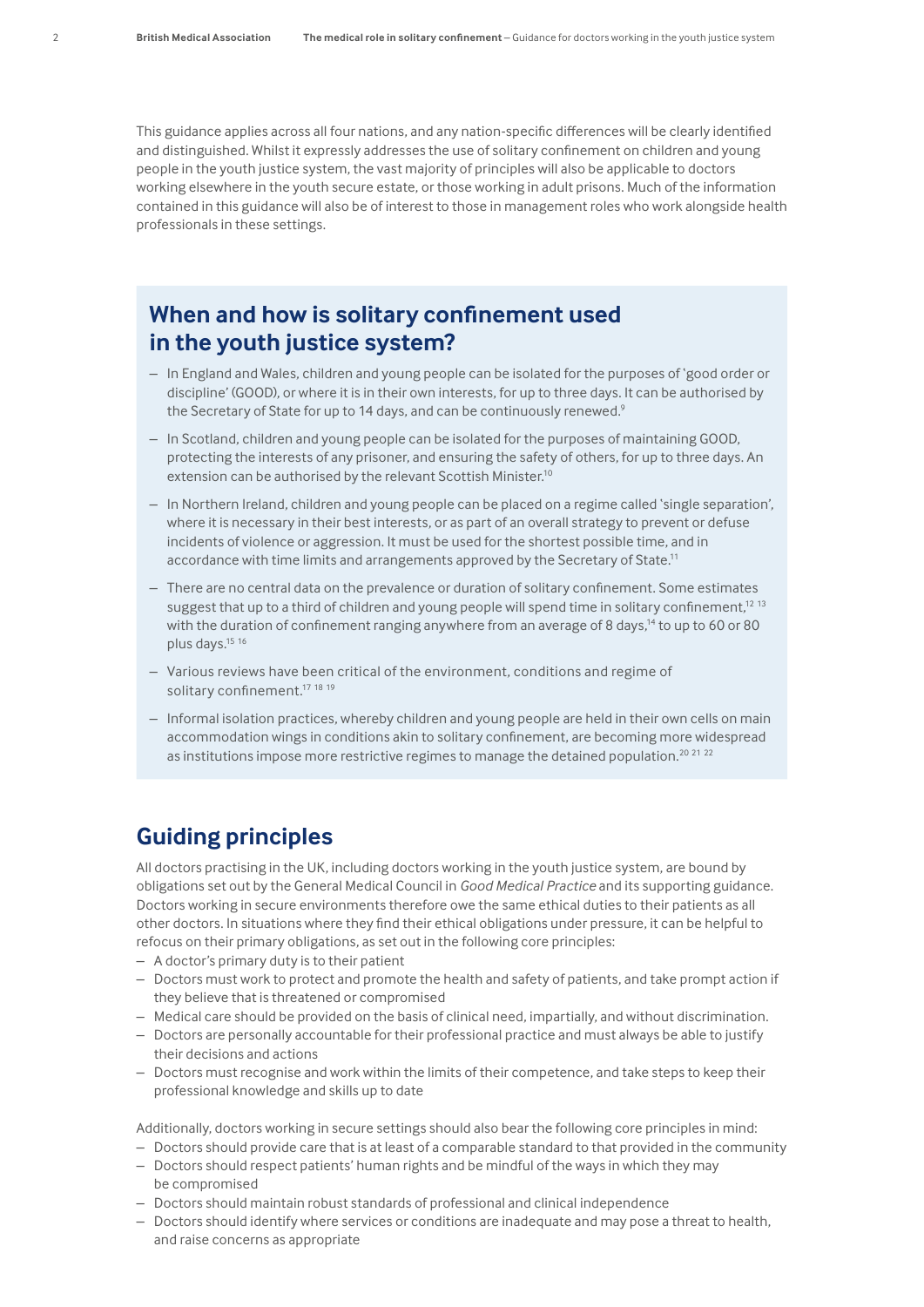#### **What are dual loyalties?**

Dual loyalties, or dual obligations, are the conflicting demands placed on doctors who have direct obligations to their patients, as well as to a third party.<sup>23</sup> Whilst all doctors have various professional loyalties – for example, to colleagues, to employers, or to society at large – these largely remain in the background to their primary obligation to the patient and to the public's health. For doctors who work in secure settings, these dual obligations can become more pronounced.

As noted in the introduction to this document, there is an inherent tension between the two competing aims of the secure setting and healthcare: while the secure setting is a place of punishment, focused on security and deprivation of liberty, healthcare exists to protect and promote the health of those detained. Medical involvement in, or proximity to, disciplinary or administrative issues, such as solitary confinement, is an area where that tension can be seen most clearly. Doctors may find themselves drawn into processes and procedures designed to meet the aims of the secure setting, with the potential for their ordinary duties and obligations to the patient being overridden. It is vital that doctors remain alert to the ways in which such conflicts can impact on their ability to meet their binding ethical obligations.

#### **Should doctors confirm that someone is fit to be placed in solitary confinement?**

In the same way as for doctors working in the community, the primary duty of a doctor working in a secure setting is to their patient. Being involved in disciplinary or administrative issues within a secure setting would therefore directly contravene that primary duty – and this extends to certifying someone as fit to withstand solitary confinement. Various international standards clearly state that doctors should not be involved in 'fitting' someone for solitary confinement.<sup>24 25</sup>

The relevant legislation in the UK does not require doctors to certify individuals as 'fit' for solitary confinement and doctors should avoid being drawn into informal certification processes. Legislation generally requires a healthcare professional to be informed that an individual is being placed in solitary confinement, either before, or immediately after it has happened.

Assessing the patient's health and wellbeing should be distinguished from 'fitting' someone for solitary confinement, as the decision to place someone in solitary confinement has already been made. The role of the healthcare professional in these circumstances is to provide a healthcare assessment as part of standard clinical care in the detention setting. This fine line between certifying someone as fit for solitary confinement and providing care and treatment in line with a doctor's duty to their patient illustrates the tension at the heart of dual loyalties.

### **Should doctors object to the use of solitary confinement on certain individuals?**

Although doctors should not be involved in certifying someone as 'fit' for solitary confinement, they may have a protective role to play in raising concerns about individuals who may be particularly vulnerable to harm. Most of the relevant UK legislation contains provisions to that effect. In England and Wales, doctors must inform the governor of any medical reasons why someone should not be placed in solitary confinement.<sup>26</sup> In Scotland, the Prisons and Young Offender Institutions Rules go further and state that institution governors must give effect to a doctor's recommendation that a person should not be in isolation.<sup>27</sup>

The idea behind this principle is that there are some individuals for whom solitary confinement will be particularly harmful. This level of involvement may still be ethically uncomfortable for doctors, as in excusing some individuals they may be seen to be implicitly sanctioning or acquiescing to its use on others.

The best way to prevent harm to children and young people inflicted by the use of solitary confinement is to cease the use of solitary confinement, and we have been actively calling for such a policy change. We believe, however, that as long as it continues to be used, doctors have an important role to play in protecting the health and wellbeing of children and young people by raising concerns which should, if the doctor's advice is heeded, ensure that harm is kept to a minimum.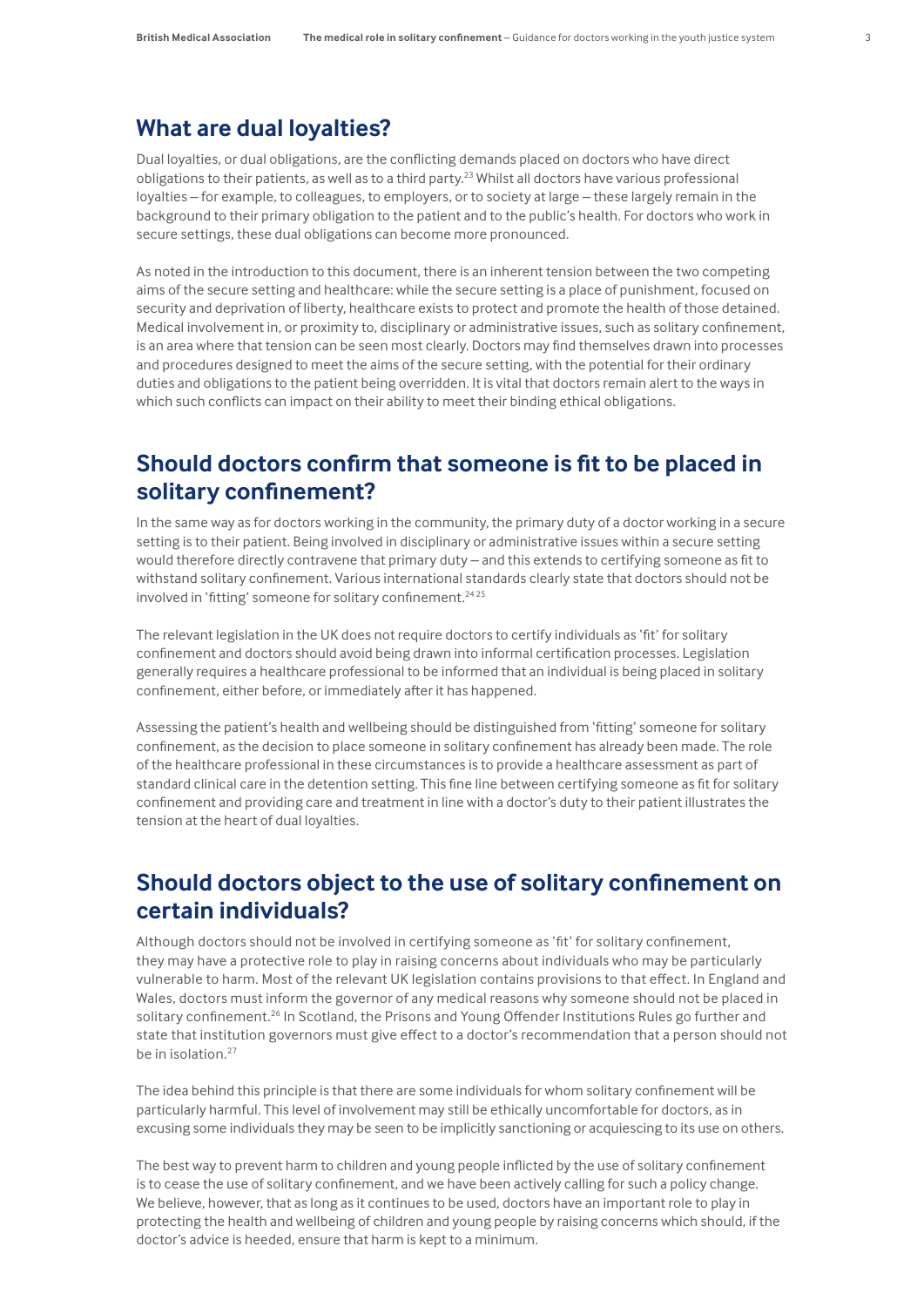#### **Do children and young people in solitary confinement lose their rights to healthcare?**

Children and young people in solitary confinement do not lose their rights to healthcare. They should be visited regularly by a healthcare professional for the duration for which they are confined. This is typically done on a daily basis.28 <sup>29</sup> <sup>30</sup> Children and young people in solitary confinement should also be able to request medical attention and to receive clinically appropriate treatment and care.

Providing healthcare to children and young people in solitary confinement brings with it various challenges, particularly in relation to time and resources. Children and young people who are on a restricted regime in their own cells or rooms will require an escort to health services which, due to staff shortages, is not always available. This leads to a greater risk of appointments being cancelled or not attended.

Additionally, doctors working in the youth justice system already have to manage a high workload, exacerbated by the fact that many children and young people will have complex needs or exhibit challenging behaviour. Children and young people who are in solitary confinement may have some of the most complex needs, which may have been manifest in the behaviour that led to their confinement. Children and young people in solitary confinement also retain the same rights to confidential medical examinations and confidentiality of their medical files. Medical examinations of someone who is in isolation should be carried out in a manner which respects the patient's right to privacy and allows for confidentiality to be maintained. This can be particularly challenging to ensure in segregation units because of the security arrangements in place.

Consideration must of course be given to the safety of healthcare staff, and there may be instances where an individual has a history of violence or threats. The aim should be for doctors to see the young person either alone or with another member of healthcare staff. The need to preserve the patient's rights to privacy and dignity must, however, be balanced against the risk of danger to the doctor and other members of the healthcare team. If deemed necessary, a member of prison staff may be within discreet proximity, but out of immediate earshot. Doctors should be mindful of considerations of both safety and confidentiality, and should discuss arrangements with management if they feel that either priority is not being met.

There may be circumstances where doctors may be privy to confidential health information which they may need to share in order to protect detained children and young people. A clear example of this is when a child or young person confides in the doctor that they are feeling suicidal or wish to harm themselves. Doctors need to share this information with the relevant staff members so that appropriate safeguarding arrangements can be made. Doctors should observe the general principles relating to the disclosure of information, by ensuring that only relevant health information is shared, and on a strict 'need to know' basis.

#### **Should doctors raise concerns about the health or welfare of a child or young person in solitary confinement?**

As noted above, doctors should regularly visit children and young people for the duration that they are in solitary confinement. This is not done with the purpose of monitoring how long an individual can withstand solitary confinement, but is part of good practice and providing needed clinical attention and care.

If, during the duration of the solitary confinement, doctors become concerned about the health and wellbeing of the child or young person, or identify a deterioration in their health, they should report their concerns to those responsible for reviewing the solitary confinement decision. This should prompt consideration of whether solitary confinement should be maintained, and doctors may again feel a tension between providing care, and being involved in disciplinary processes. At all times, the doctor's role should be focused on protecting and promoting health and wellbeing, and taking prompt action to prevent that from being threatened or compromised.

Respect for confidentiality should never be seen as an insuperable barrier to raising concerns, but wherever possible, the patient's consent should be sought before information is reported to the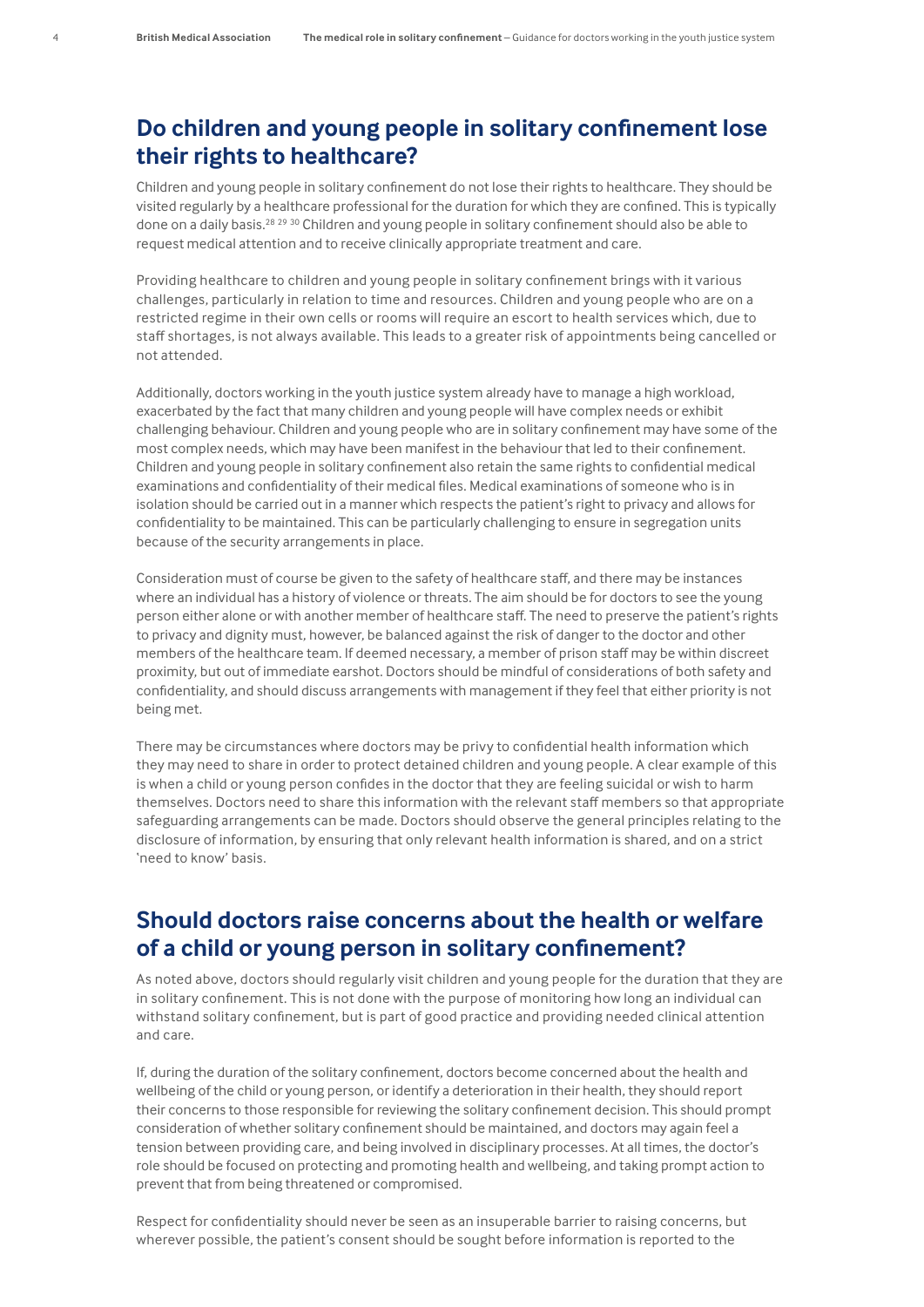relevant person.

Doctors also have a more general duty to raise concerns about conditions which put patient safety at risk, or about practices which are abusive or negligent. All organisations should have clear mechanisms in place for reporting concerns, and in the first instance, doctors should speak to the governor in charge of the establishment. Where this is not practicable, doctors may need to contact the relevant area manager, or a senior colleague within their Trust.

In the event that those concerns are not addressed, doctors may wish to consider going beyond reporting their concerns to a wider disclosure. The key question for doctors is whether their responsibility to protect and promote the health of patients can best be discharged by pursuing their concerns. These decisions can be very difficult for doctors and are often best taken through discussion with colleagues or relevant medical defence bodies.

The BMA has produced detailed guidance on raising concerns, which can be found at **[bma.org.uk/advice/employment/raising-concerns](https://www.bma.org.uk/advice/employment/raising-concerns)**. BMA employment advisers can also offer more detailed support and advice to members.

#### **What if there is disagreement between doctors and other staff?**

As noted above, in Scotland, institutions must act on a recommendation from a doctor that someone should not be held in solitary confinement. Similar provisions do not exist in England, Wales and Northern Ireland. We believe that where a doctor is of the view that a child or young person should not be subject to isolation, and makes a recommendation to governors to that effect, that recommendation must be respected and acted upon.

If, after discussion, agreement still cannot be reached between healthcare staff and other staff as to the appropriateness of solitary confinement, doctors should express their concerns about the health and wellbeing of an individual in the strongest possible terms, and press for alternative arrangements to be made. In the event that their concerns are not adequately addressed, doctors may wish to explore other options for voicing their concerns, as outlined in the section above.

### **Should solitary confinement be used to treat children and young people at risk of suicide or self-harm?**

We are increasingly concerned by reports of solitary confinement being used to manage children and young people at risk of self-harm or suicide, or experiencing other mental health crises. The environment of the segregation unit is a far from therapeutic environment for individuals experiencing a deterioration in their mental health. Lord Carlile, in his inquiry into the use of physical restraint, solitary confinement, and strip-searching, described solitary confinement conditions as 'inducements to suicide'.<sup>31</sup> The staff working in segregation units are there only to observe and ensure detainees do not attempt suicide or self-harm, but are unable to provide clinical or therapeutic support.

Children and young people at risk of suicide or self-harm should be identified and registered on an appropriate pathway – for example, the Assessment, Care in Custody and Teamwork (ACCT) in England, or the Assessment, Care, Teamwork (ACT 2) in Scotland. This should ensure that they are appropriately monitored and receive the appropriate care and treatment.

They should not be isolated in segregation units other than in exceptional circumstances, for the shortest possible time, where psychiatric or psychological assessment indicates that there is no other way of managing the risk. As noted above, doctors have a crucial role to play in raising concerns with management and pressing for more appropriate arrangements to be made. Where it is simply unavoidable, doctors should ensure they maintain regular contact and interaction with detainees in order to mitigate the harmful effects of segregation as far as possible.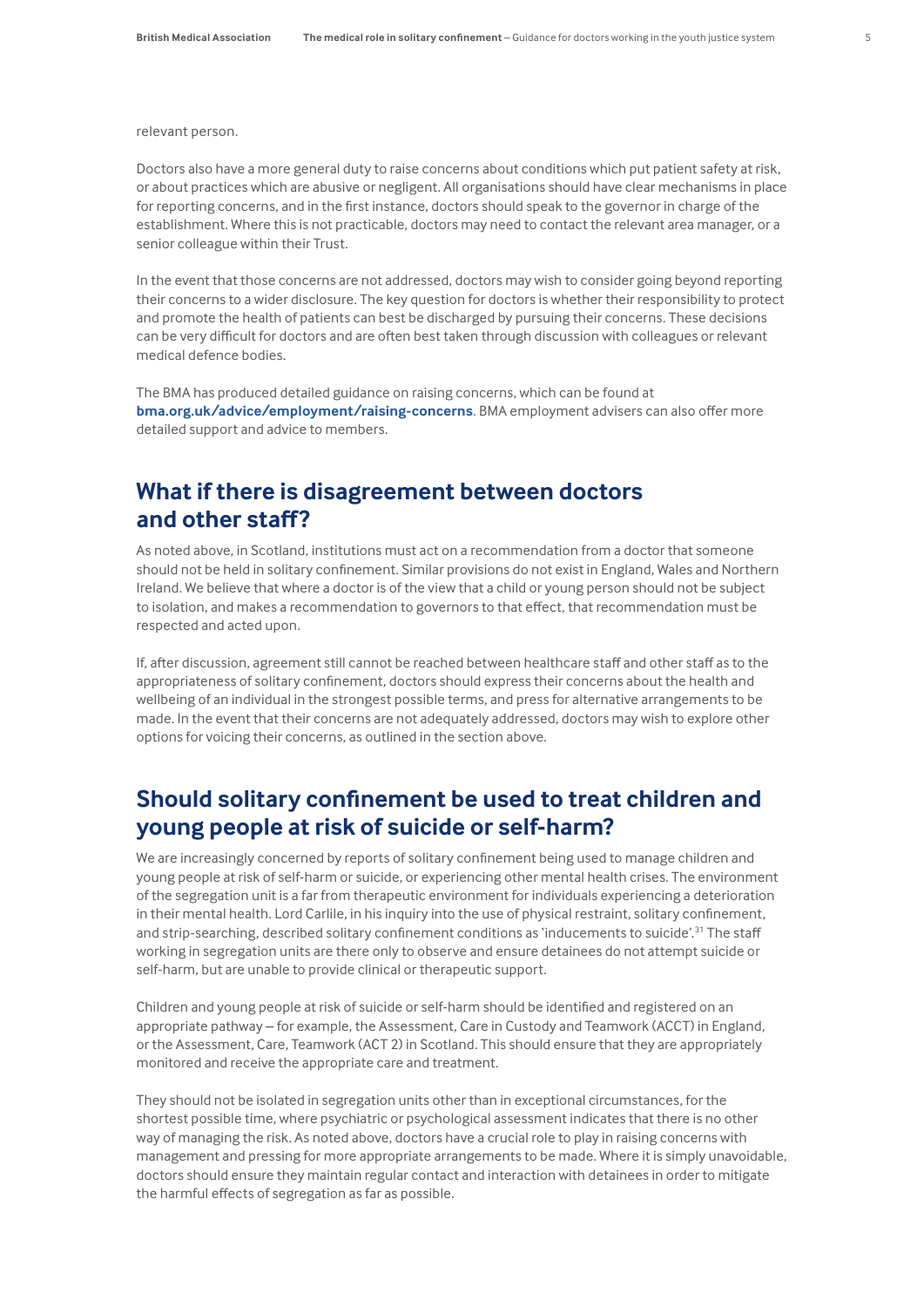#### **Endnotes**

- 1 National Preventive Mechanism (2015) *Monitoring places of detention: Sixth Annual Report of the*  United Kingdom's National Preventive Mechanism. 1 April 2014 - 31 March 2015. National Preventive Mechanism: London. 21.
- 2 HM Chief Inspector of Prisons for England and Wales (2017) *Annual Report 2016-17.* HM Inspectorate of Prisons: London. 63.
- 3 European Committee for the Prevention of Torture and Inhuman or Degrading Treatment or Punishment (2017) *Report to the Government of the United Kingdom on the visit to the United Kingdom carried out by the European Committee for the Prevention of Torture and Inhuman or Degrading Treatment or Punishment from 30 March to 12 April 2016*. Council of Europe: Strasbourg. Paras. 96-97.
- 4 The Howard League for Penal Reform (2016) *The Carlile Inquiry 10 years on: The use of restraint, solitary confinement and strip searching on children.* The Howard League for Penal Reform: London. 6.
- 5 HM Chief Inspector of Prisons for England and Wales (2017) *Annual Report 2016-17.* HM Inspectorate of Prisons: London. 9-10; 61; 63.
- 6 Shalev S. (2008) *A sourcebook on solitary confinement.* Mannheim Centre for Criminology, The London School of Economics: London. 9-24.
- 7 United Nations General Assembly (2011) *Interim report of the Special Rapporteur of the Human Rights Council on torture and other cruel, inhuman or degrading treatment or punishment.* A/66/268. 17-18.
- 8 Shalev S. (2014) Solitary confinement as a prison health issue. In Enggist S, Møller L, Galea G et al. ed. *Prisons and Health.* World Health Organization: Geneva. 27-29.
- 9 The Young Offender Institution Rules 2000 s.49.
- 10 The Prison and Young Offenders Institutions (Scotland) Rules 2011, s.95 (2).
- 11 Juvenile Justice Centre Rules (Northern Ireland) 2008, s.52.
- 12 HM Chief Inspector of Prisons for England and Wales (2017) *Annual Report 2016-17.* HM Inspectorate of Prisons: London. 63.
- 13 Associate Development Solutions, Children's Commissioner (2015) *Isolation and Solitary Confinement of Children in the English Youth Justice Secure Estate*. Children's Commissioner: London. 14.
- 14 Associate Development Solutions, Children's Commissioner (2015) *Isolation and Solitary Confinement of Children in the English Youth Justice Secure Estate*. Children's Commissioner: London. 17.
- 15 National Preventive Mechanism (2015) *Monitoring places of detention: Sixth Annual Report of the UK's National Preventive Mechanism*. 1 April 2014- 31 March 2015. National Preventive Mechanism: London. 31.
- 16 European Committee for the Prevention of Torture and Inhuman or Degrading Treatment or Punishment (2017) *Report to the Government of the United Kingdom on the visit to the United Kingdom carried out by the European Committee for the Prevention of Torture and Inhuman or Degrading Treatment or Punishment from 30 March to 12 April 2016*. Council of Europe: Strasbourg. Paras. 96-97.
- 17 Howard League for Penal Reform (2016) *The Carlile Inquiry 10 years on: The use of restraint, solitary confinement and strip-searching on children*. Howard League for Penal Reform: London.
- 18 European Committee for the Prevention of Torture and Inhuman or Degrading Treatment or Punishment (2017) *Report to the Government of the United Kingdom on the visit to the United Kingdom carried out by the European Committee for the Prevention of Torture and Inhuman or Degrading Treatment or Punishment from 30 March to 12 April 2016*. Council of Europe: Strasbourg. 55-57.
- 19 National Preventive Mechanism (2015) *Monitoring places of detention: Sixth Annual Report of the UK's National Preventive Mechanism. 1 April 2014 – 31 March 2015*. National Preventive Mechanism: London. 32-33.
- 20 National Preventive Mechanism (2015) *Monitoring places of detention: Sixth Annual Report of the UK's National Preventive Mechanism. 1 April 2014 – 31 March 2015*. National Preventive Mechanism: London. 31.
- 21 Associate Development Solutions, Children's Commissioner (2015) *Isolation and Solitary Confinement of Children in the English Youth Justice Secure Estate*. Office of the Children's Commissioner: London. 6-7.
- 22 Bulman M. Young offenders locked up for nearly 24 hours in UK prisons in breach of human rights law, report reveals. *The Independent*, Wednesday 19 April 2017. Available at: **[http://www.independent.](http://www.independent.co.uk/news/uk/home-news/uk-prisons-young-offenders-locked-up-24-hours-european-committee-for-the-prevention-of-torture-a7690626.html) [co.uk/news/uk/home-news/uk-prisons-young-offenders-locked-up-24-hours-european](http://www.independent.co.uk/news/uk/home-news/uk-prisons-young-offenders-locked-up-24-hours-european-committee-for-the-prevention-of-torture-a7690626.html)[committee-for-the-prevention-of-torture-a7690626.html](http://www.independent.co.uk/news/uk/home-news/uk-prisons-young-offenders-locked-up-24-hours-european-committee-for-the-prevention-of-torture-a7690626.html)** (Accessed 10 January 2018).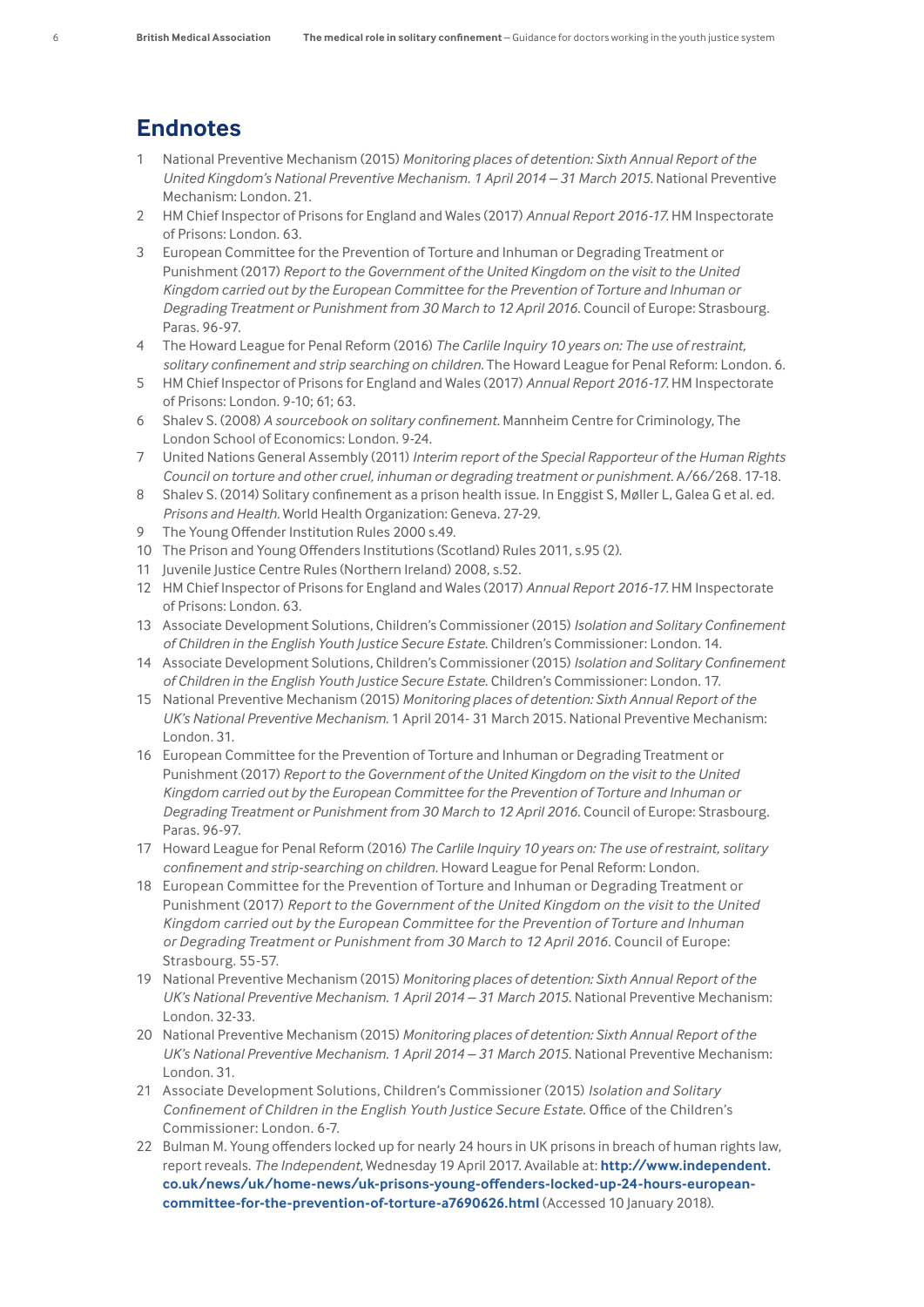- 23 International Dual Loyalty Working Group (2002) *Dual Loyalty and Human Rights in Health Professional Practice: Proposed Guidelines and Institutional Mechanisms*. Physicians for Human Rights/University of Cape Town: Boston.
- 24 United Nations Office of the High Commissioner for Human Rights (1982) *Principles of medical ethics relevant to the role of health personnel, particularly physicians, in the protection of prisoners and detainees against torture and other cruel, inhuman or degrading treatment or punishment*. Available at: **<http://www.ohchr.org/EN/ProfessionalInterest/Pages/MedicalEthics.aspx>** (Accessed 10 January 2018).
- 25 World Health Organisation (2007) *Health in prisons: A WHO guide to the essentials in prison health*. WHO: Geneva. 36.
- 26 The Young Offender Institution Rules 2000 s.61(1).
- 27 The Prisons and Young Offenders Institutions (Scotland) Rules 2011, s.40(c).
- 28 The Prisons and Young Offenders Institutions (Scotland) Rules 2011, s.97(2)(b).
- 29 Prison and Young Offenders Centre Rules (Northern Ireland) 1995, s.47(2).
- 30 Associate Development Solutions, Children's Commissioner (2015) *Isolation and Solitary Confinement of Children in the English Youth Justice Secure Estate*. Office of the Children's Commissioner: London. 49.
- 31 Lord Carlile of Berriew QC (2006) *An independent inquiry into the use of physical restraint, solitary confinement and forcible strip searching of children in prisons, secure training centres and local authority secure children's homes.* The Howard League for Penal Reform: London. 62.